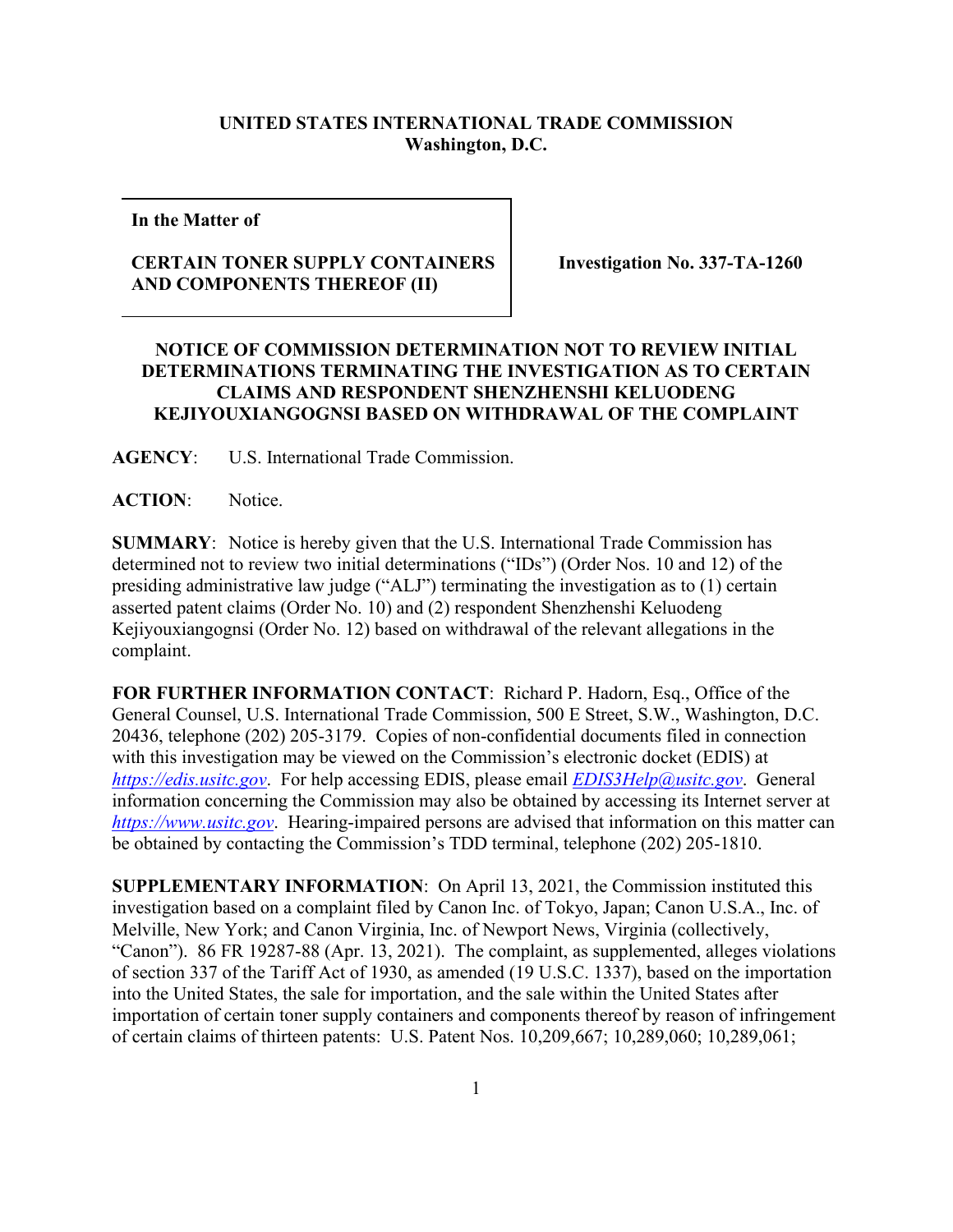10,295,957; 10,488,814; 10,496,032; 10,496,033; 10,514,654; 10,520,881; 10,520,882; 8,565,649 ("the '649 patent"); 9,354,551 ("the '551 patent"); and 9,753,402 ("the '402 patent"). *Id*. at 19287. The complaint further alleges that a domestic industry exists. *Id*.

The Commission instituted two separate investigations and defined the scope of the present investigation as whether there is a violation of section 337 based on the allegations of infringement as to the asserted claims of the '649, '551, and '402 patents as to the accused products identified in the notice of investigation. *Id*. The notice of investigation named eleven respondents: Sichuan XingDian Technology Co., Ltd. of Sichuan, China; Sichuan Wiztoner Technology Co., Ltd. of Sichuan, China; Anhuiyatengshangmaoyouxiangongsi of Ganyuqu, China; ChengDuXiangChangNanShiYouSheBeiYouXianGongSi of SiChuanSheng, China; Digital Marketing Corporation d/b/a Digital Buyer Marketing Company of Los Angeles, California; Do It Wiser, LLC d/b/a Image Toner ("Do It Wiser") of Wilmington, Delaware; Hefeierlandianzishangwuyouxiangongsi of Chengdushi, China; Shenzhenshi Keluodeng Kejiyouxiangognsi of Guangdong, China ("KenoGen"); MITOCOLOR INC. of Rowland Heights, California; Xianshi yanliangqu canqiubaihuodianshanghang of Shanxisheng, China; and Zhuhai Henyun Image Co., Ltd. of Zhuhai, China. *Id*. The Office of Unfair Import Investigations ("OUII") is also named as a party. *Id*. at 19287-88. The question of whether there is a violation of section 337 based on the allegations of infringement as to the asserted claims of the remaining patents is the subject of the severed investigation based on the same complaint, Inv. No. 337-TA-1259. *See* 86 FR 19284-86 (Apr. 13, 2021).

On May 27, 2021, the Commission determined to amend the complaint and notice of investigation to change the identification of respondent Do It Wiser from "Do It Wiser, LLC d/b/a Image Toner" to "Do It Wiser, Inc. d/b/a Image Toner" and to make related changes in paragraph 31 of the complaint. Order No. 6 (May 17, 2021), *unreviewed by* 86 FR 29806-07 (June 3, 2021).

On July 15, 2021, Canon filed a motion for partial termination of the investigation based on withdrawal of the allegations in the complaint directed to KenoGen. On July 26, 2021, OUII filed a response in support of the motion. No other responses were filed.

On August 4, 2021, Canon filed a motion for partial termination of the investigation based on withdrawal of the allegations in the complaint as to the following asserted patent claims: claim 2 of the '649 patent; claims 2, 3, 6, and 7 of the '551 patent; and claims 25-27, 39- 41, and 46 of the '402 patent. On August 11, 2021, OUII filed a response in support of the motion. No other responses were filed.

On August 12, 2021, the ALJ issued the first subject ID (Order No. 10) granting Canon's motion of August 4, 2021. And on August 13, 2021, the ALJ issued the second subject ID (Order No. 12) granting Canon's motion of July 15, 2021. Both subject IDs find that the underlying motion complies with the requirements of Commission Rule 210.21(a)(1) (19 CFR  $210.21(a)(1)$ ) and that "there are no extraordinary circumstances that warrant denying the